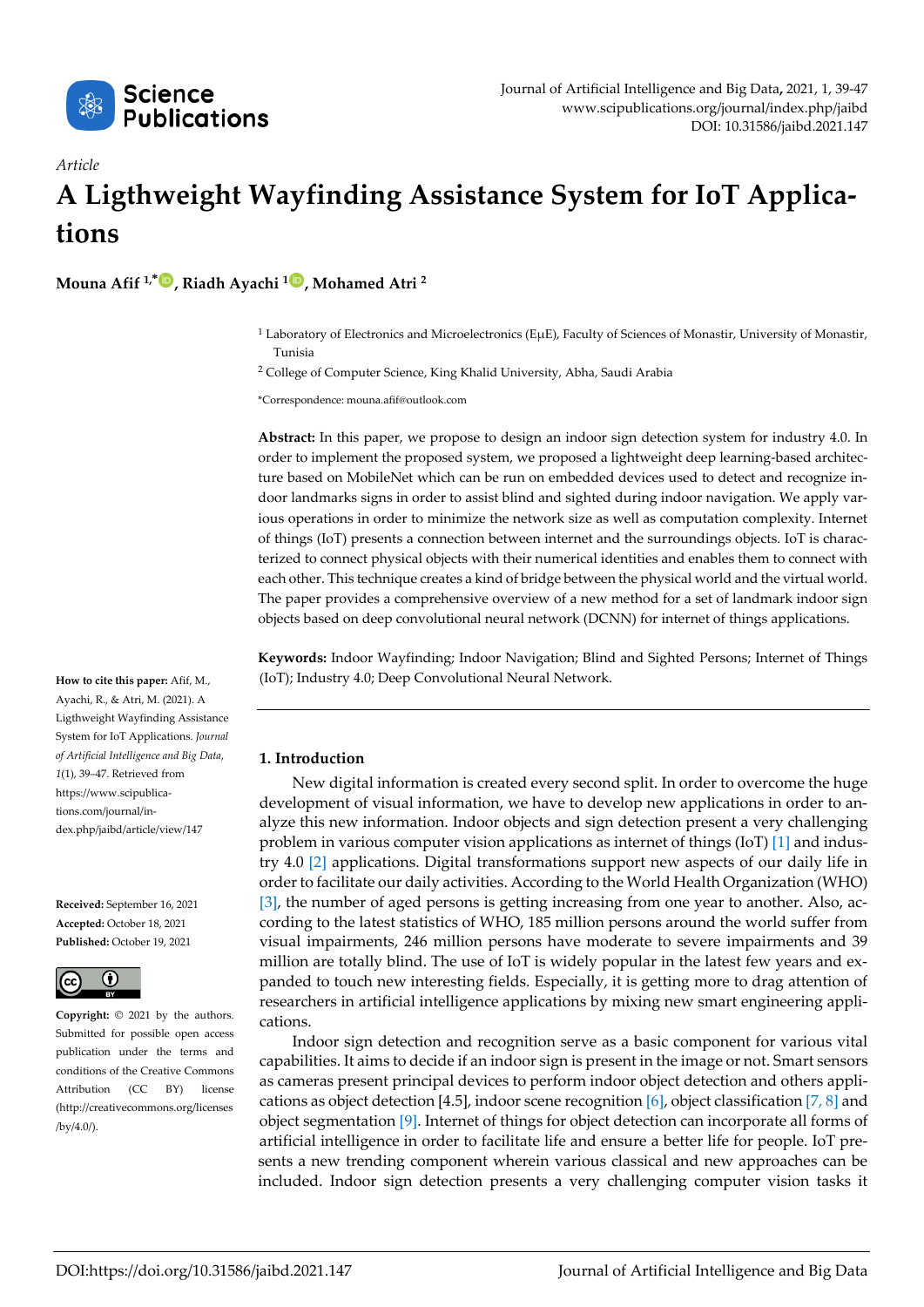should be able to recognize and locate objects whatever their color, shapes, textures and point of view.

Nowadays, computer vision presents an emerging research that can touch various applications. It is very necessary to detect and recognize objects from input images and video sequences. There is an increasing need to develop new applications for indoor objects detection in order to help blind and sighted persons to more explore their indoor surroundings and to ensure for them a safer indoor navigation.

In the industry 4.0 environments, new applications are introduced to better understand the surrounding world. The main contribution of industry 4.0 is to ensure a full automation for the computer vision applications and to contribute for more effectiveness to meet human requirements. Industry 4.0 aim to integrate a new set of technical solutions by combining smart machines and systems to ensure better applications process. The aim of using new innovative technologies of the industry 4.0 is to show the newest innovations in technologies as well as implementing new ways of assistive technologies to fully assist blind and sighted persons to explore more their surroundings.

Developing new applications for industry 4.0 require fast and reliable communication in order to ensure real-time processing for the proposed systems. Nowadays, we live in a down industrial revolution of internet, wireless sensors, artificial intelligence, internet of things (IoT) and cloud computing. The effect of developing this type of application is usually referred to the industry 4.0. new innovative technologies combining cooperation between objects localization and recognition and wireless mobile technologies to be used by blind and sighted persons to facilitate for their more their life. Internet of things is also named internet of everything or also industrial internet. It presents a part of ubiquitous computing. Various applications introduced this technique as smart homes [10]. Indoor signage detection and recognition is an essential challenge in computer vision area by matching the shape, color, illumination and the orientation of the desired object in the image. Objects detection issues are currently implemented in industry 4.0 technologies. Signage detection system can be defined by the following process: features extraction, localization and classification. Features extraction present the fundamental part of pattern recognition and object detection problem. Its primary objective is to extract the most important features from input data in order to better detect and localize the objects present in images and videos. The industry 4.0 presents a major target for academics and industrial as well industry 4.0 present the fourth evolution which is based on digitation and smart manufacturing. It is able to connect physical world objects with the industrial internet of things (IoT).

Building new assistive systems that ensure autonomy for robots, blind or sighted persons present a high factor for industry 4.0. The employment of indoor sign detection systems allows for the sighted persons or robots to take a place in the indoor environment based on the information provided by the camera which gathers the object pose, color, texture and its distance from the camera. This fact enables the user to have an idea about the surrounding objects which can be applied to more complex tasks.

Nowadays, huge amount of data should be communicated in order to ensure the user by interesting information that can help him during its indoor navigation. However, due to the fast-paced manufacturing techniques, it is necessary to develop new objects detection systems based on the company servers and cloud or workstations.

In order to build a robust indoor wayfinding assistance system used for industry 4.0, we have to ensure a necessary infrastructure in order to carry inputs and outputs to communicate devices via internet. The streaming of captured images via the mobile phone camera require a reliable internet services in order to ensure a good communication between the user mobile phone and the cloud or the workstation. New artificial intelligence techniques become an outstanding trend to be applied to the industry 4.0 sector these days.

Our aim from this work is to develop a new assistive system for blind and impaired persons to be applied to the industry 4.0(shown in [Figure 1\)](#page-0-0). we propose to design an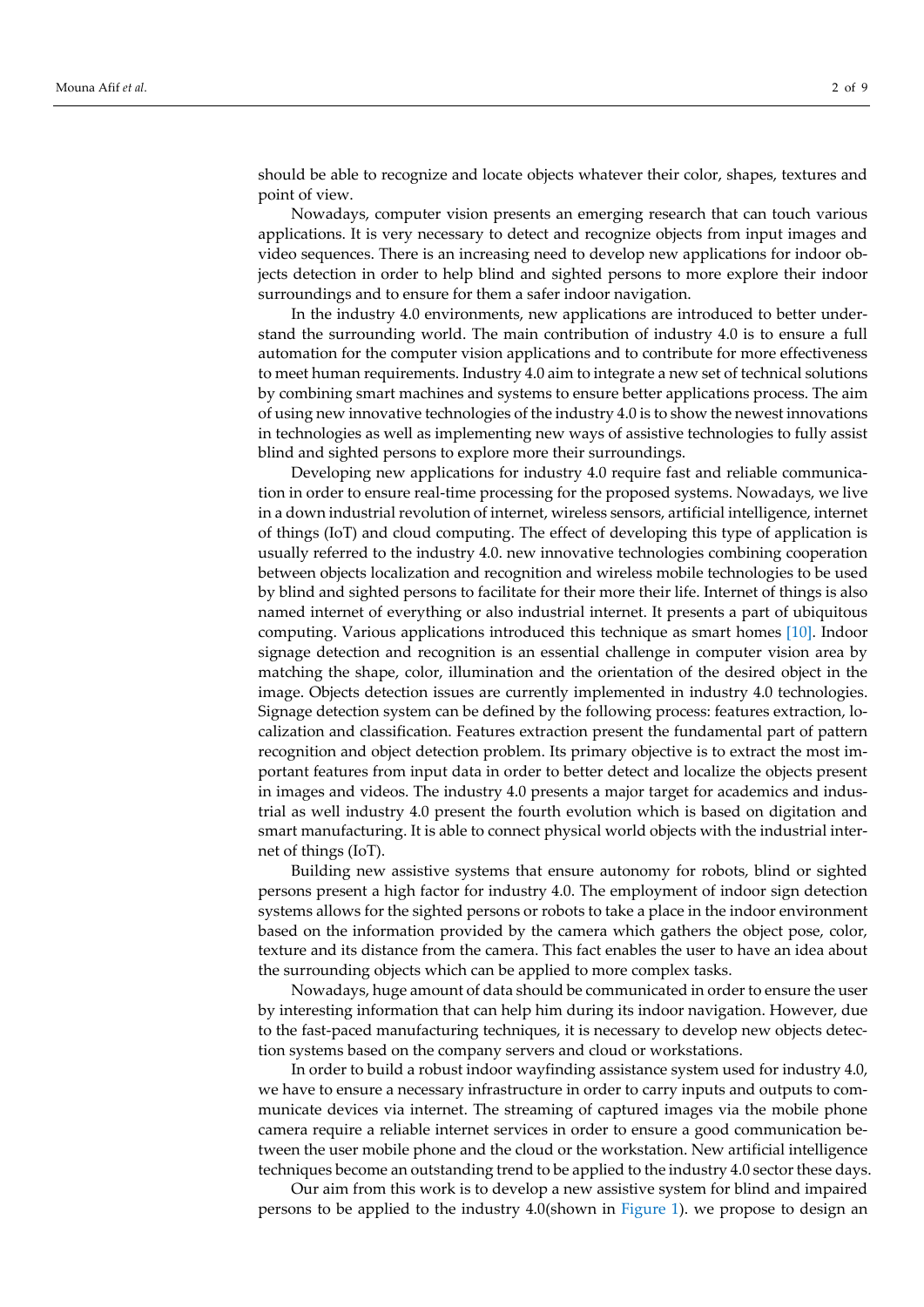industry ready approach for indoor sign detection. We trained and test the proposed indoor sign classification system using our proposed dataset. The proposed designed system for industry 4.0 domain will be builded based on the camera of the mobile phone of the user, an internet connection and the cloud who will process the captured images and send back information to the user.



**Figure 1.** Industry 4.0 applications

# **2. Related work**

One of the most challenging independent tasks for cognitive tasks for blind and sighted persons is the indoor object detection for indoor assistance navigation. It is not simple to detect precisely some specific indoor objects highly recommended for their indoor assistance navigation.

Internet of Things (IoT) acts as a basic technique in order to build new assistance systems which contributing to smart cities [11], navigation assistance [12] and autonomous vehicles [13]. Industry 4.0 vision presents factories systems by connecting various components to each other's. Nowadays, internet of things presents one of the current used technologies. It allows the connection of physical world to virtual world. Garanter's researchers [14] estimate that the number of IOT devices that will be connected by the end of 2020 is about 20 billion devices. As processing huge amount of data, traditional systems transmit the data to be processed in cloud platforms. However, processing data in cloud platforms presents three major limitations which are processing latency, transmit bandwidth and the power consumption. Building new assistive systems require high transmission bandwidth. To tackle the problem of cloud computing, edge and fog computing has been introduced.

Nowadays, everything is becoming smart with the help of artificial intelligence and IoT techniques. In [15], authors proposed edge-based street object detection. This system can be included in the smart cities systems. This system detects 14 objects with 25 as average of precision of detection on NVIDIA Jetson TX2.

Real-time visual object tracking presents a very promising prospect in various computer vision applications as: autonomous vehicles, robotic vision and smart cities. Building an object tracking system for IoT edge systems is very important to think about the energy efficiency of the algorithm. By this way, the obtained can fully use the computation resources of the IoT edge. In [16], authors proposed a review of the sensor's localization in IoT infrastructure. Object location information presents very important task for Wireless Sensor Networks (WSNs). Internet of Things and edge computing presents major process used for data communication, data transfer and data collection. This technique can be widely used for smart cities applications. In [17], authors proposed an object tracking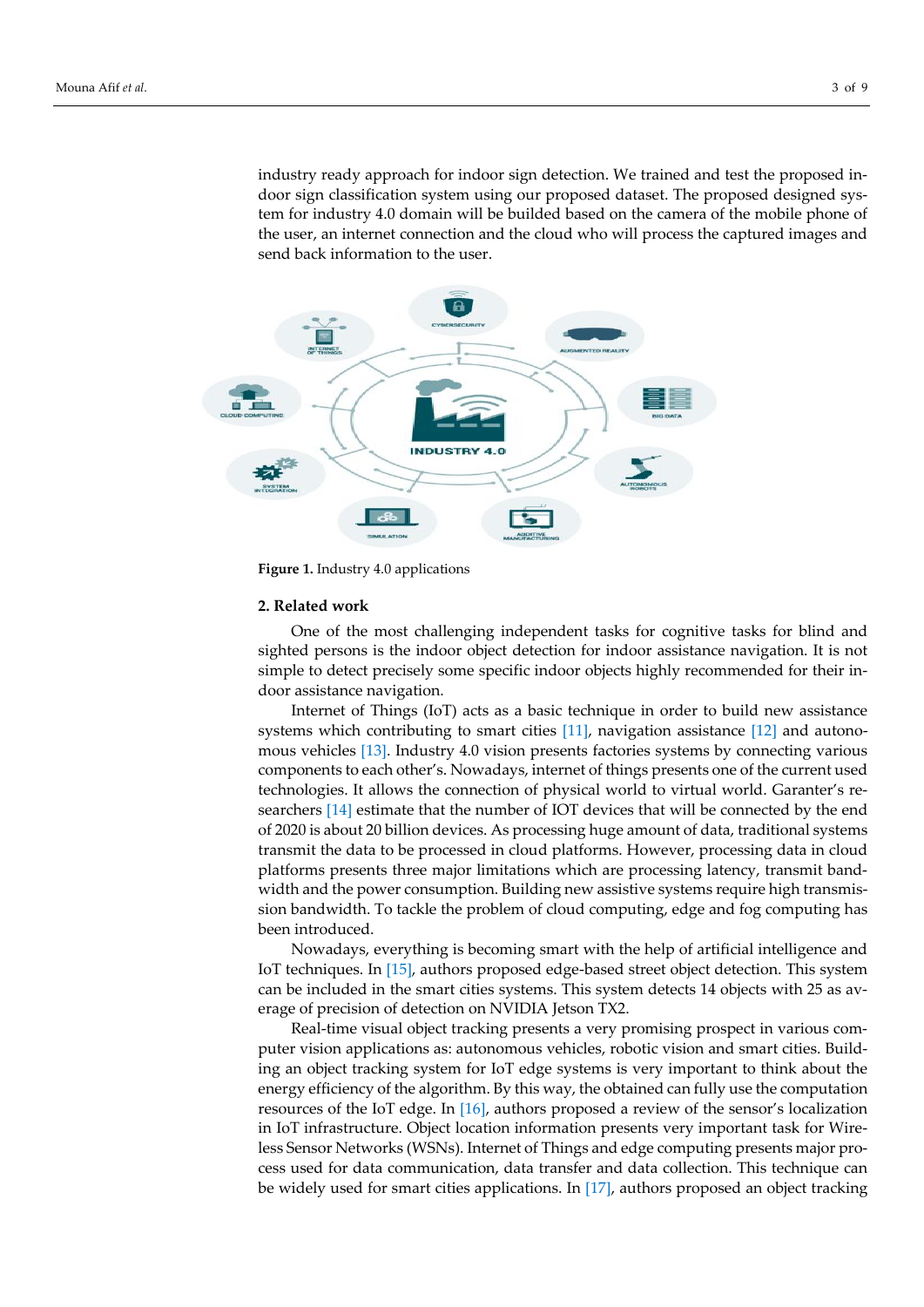system using fog computing. This system is lightweight as it presents a limited computation capacity and memory storage.

In the last few years, much known companies as IBM, Samsung and Amazon converged to the strategies of IoT paradigms, hardware modules and services [18]. In [19], authors proposed an interactive web-based IOT management system. The proposed system can automatically recognize devices from input video streaming. By using this system, the user can choose a device by it touching in a video. IoT devices provide small size memory and little memory storage. In [20], authors proposed a new framework for object detection and tracking of moving objects in an edge computing architecture. The developed system was builded using YOLO architecture. Tracking performance is around 96% which presents very interesting results.

The reminder of the rest of this paper is the following: Section 3 provides an overview of the proposed architecture for indoor sign recognition. Section 4 outlines the conducted experiments and results. And section 5 concludes the paper.

#### **3. Proposed Approach for Indoor Sign Recognition**

Industry 4.0 present the digital transformations of various computer vison and artificial intelligence tasks. Internet of Things (IoT) aims to connect the physical world to its virtual representation via internet connectivity. Industry4.0 introduces the use of new control systems which have embedded systems and provide internet address in order to be connected and addressed via IoT.

In this section, we will introduce our proposed indoor signage recognition system which aims to classify the sign present in the input image or video. The problem that we treat present one of the most common problems in computer vision that presents a large variety of practical applications. The proposed indoor sign recognition system will be based on the mobile phone camera and a cloud, by this way, the user can interact with objects or "things" in a simpler manner.

Internet of Things gives the opportunity of extending the internet to the physical objects which enables human to live. We present in this section a new design of an internet of things-based deep learning system for indoor way finding assistance. This technique is based on a network of devices that are connected in order to exchange the data to participate in a broad set of applications. The proposed approach takes as an input image from the camera of the user mobile phone that will be sent to the cloud via internet infrastructure. The cloud will be charged to process and apply the proposed deep convolutional neural network architecture in order to recognize and classify the indoor sign image. After that, the cloud will resent the identified sign to the user mobile via internet connectivity. We focused our efforts on indoor sign recognition as it plays an important role in indoor wayfinding assistance for a large category of persons.



**Figure 2.** Proposed workflow for indoor sign detection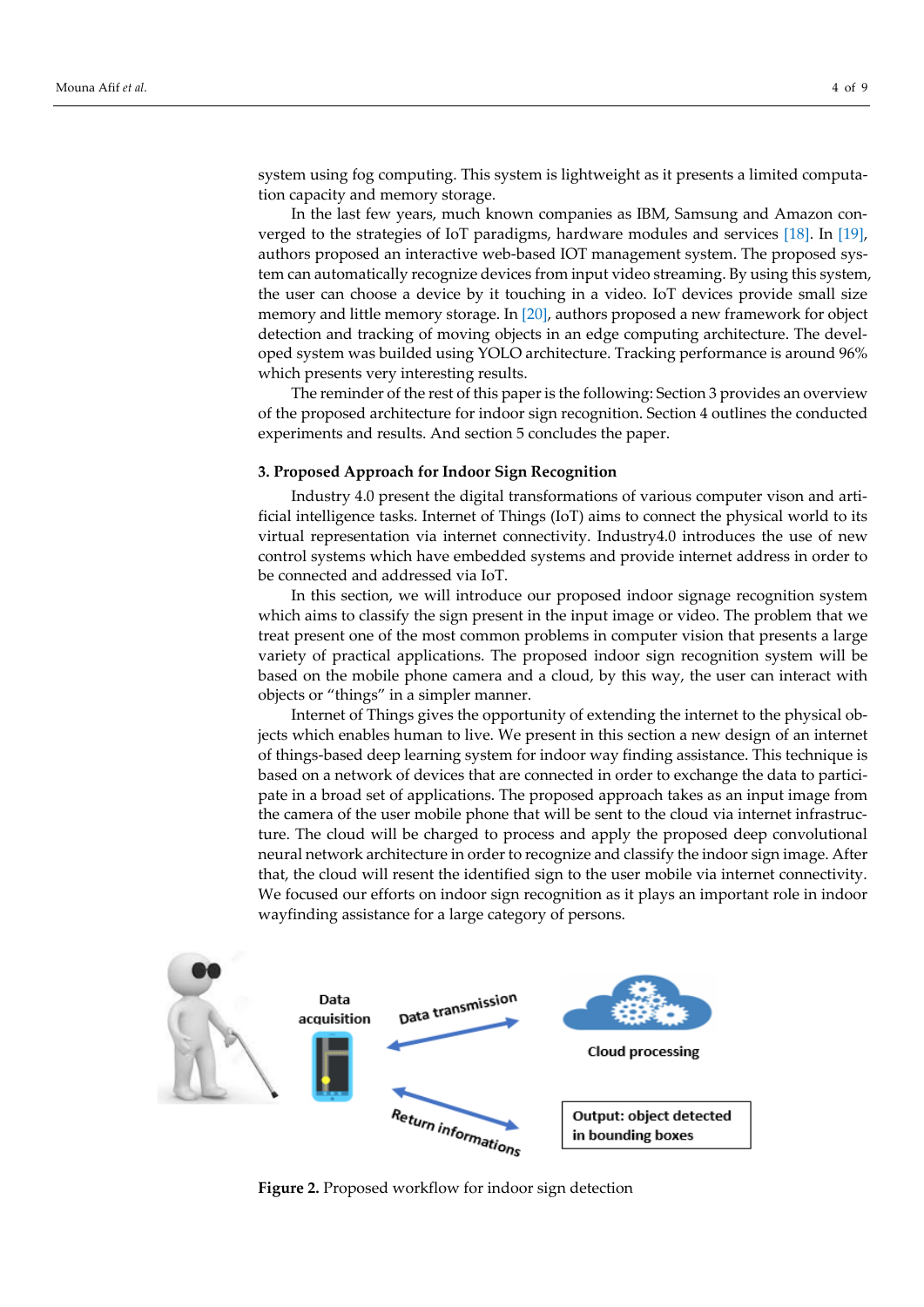The proposed indoor signage detection(shown in [Figure 2\)](#page-0-1) system can widely help the user to recognize signs and to explore more its surroundings environments. The proposed system ensures for the user to find its desired destinations by recognizing a set indoor landmark sign. Indoor wayfinding presents the task which includes the user position and guiding it through indoor routes to reach its desired destination. Indoor navigation assistance has a set of applications as it is an important problem in computer vision area. The proposed indoor wayfinding assistance system is developed using the lightweight convolutional neural networks MobileNet v1 [21] and v2 [22]. The proposed indoor wayfinding assistance system is able to identify and classify a set of four indoor landmark signs (wc, exit, disabled exit and confidence zone). Thanks to the breakthroughs in the hardware components, the applications of deep learning-based techniques in IoT are rapidly developed.

Aiming to develop our proposed indoor sign recognition system, we used MobileNet v1 and v2 in order to ensure a mobile and a lightweight implementation of the proposed indoor wayfinding assistance system. generally, the most computational complex part in the neural network architecture is the convolution layers. The big idea behind the introduction of MobileNet family is the use of depthwise separable convolution blocks instead of classic convolutions. Depthwise separable convolution is a combination of a depthwise convolution and a 1x1 convolution, called pointwise convolution. Depthwise convolution and pointwise convolution forms the depthwise separable convolution. It performs approximately the same operation as the traditional convolution but in a fast way. The architecture of MobileNet v1 consists of a regular convolution layer of 3x3 filter kernel followed by 13 depthwise separable convolution presented in the following Figure 3.



**Figure 3.** MobileNet v1 architecture

In the depthwise separable convolution, the convolution layers are followed by batch normalization. The activation layers used are RELU6. At the end of MobileNet v1 architecture, there's an average pooling layer, a fully connected layer and finally a softmax layer. In order to obtain more precision for the proposed indoor wayfinding assistance system, we used for our second experiments MobileNet v2. MobileNet v2 present the rethanked version of MobileNet v1 architecture. MobileNet v2 introduces a new powerful block named bottleneck residual block.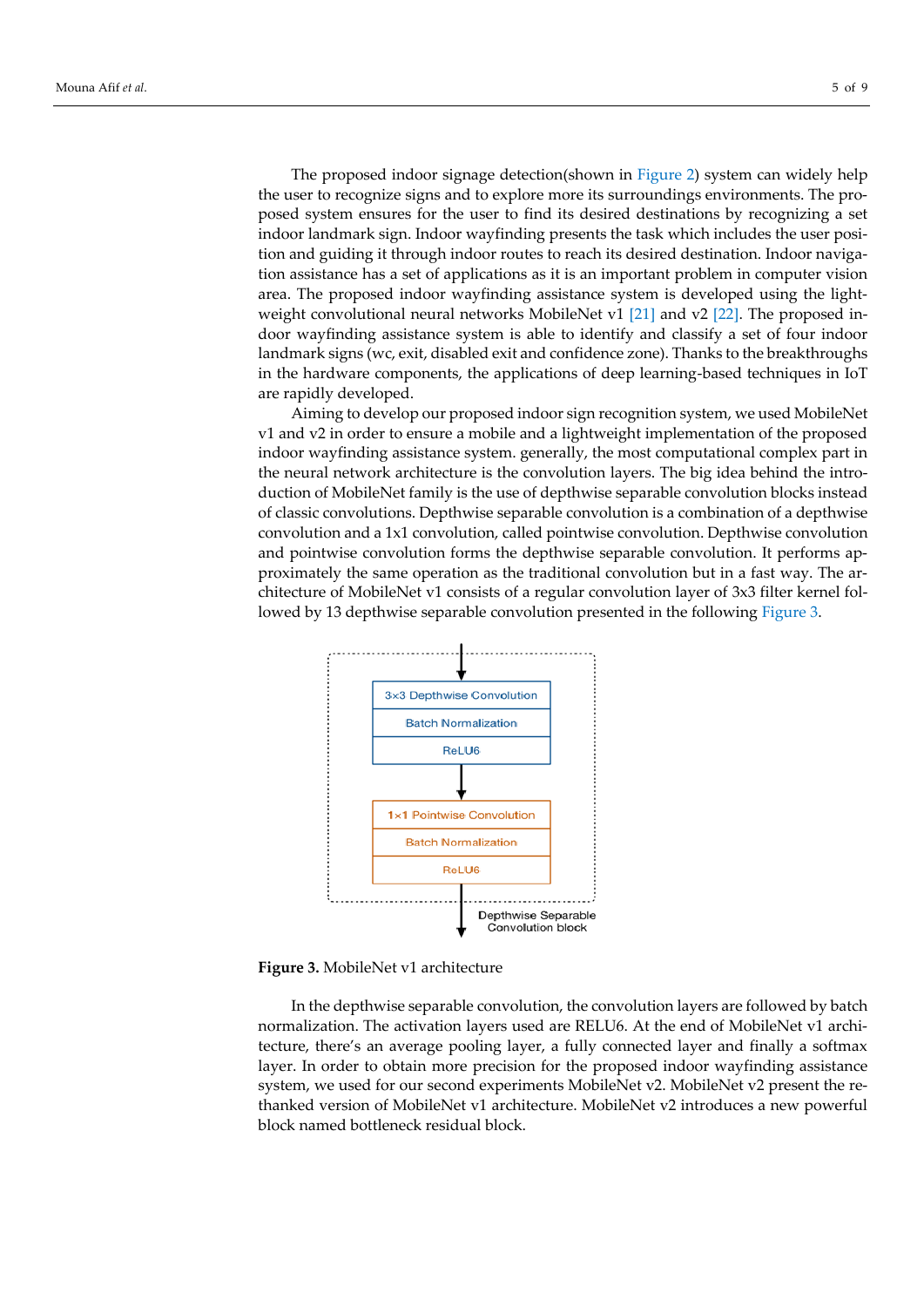



**Figure 4**. MobileNet v2 architecture

This block present 3 types of convolutions which are depthwise convolution, pointwise (projection layer) and expansion layer. The expansion layer expands the data by increasing the number of channels. MobileNet v2(shown in Figure 4) introduces also a residual connection which connects the input to the output in order to reduce the complexity of computation.

#### **4. Experiments and Results**

We trained and tested the proposed indoor sign detection system based on our collected indoor sign dataset which provides 800 indoor sign images (wc, exit, disabled exit, and confidence zone)., 200 images for each class. The proposed indoor sign dataset provides various conditions as occlusion, different lighting conditions, different point of view of objects.

During the proposed experiments, we divided the dataset into two main parts: train and test parts. We believe that the four classes are very relevant and that can widely improve the life quality for blind and visually impaired persons to fully participate in the daily life. The proposed work relies on assisting them assisting persons to, reach their desired destinations by assisting them by ensuring for them an efficient indoor wayfinding system. in order to develop the proposed work, we used python and TensorFlow deep learning frameworks.

We used two architectures to develop the proposed system, mobileNet v1 and v2. In order to build a robust system, during the training process, we make sure of using challenging conditions images. The proposed experiments were conducted using a HP workstation with a Quadro M4000 GPU with 8 GB of graphic memory. In addition, in order to ensure more the robustness of the proposed indoor wayfinding assistance system, we evaluated the proposed work using two versions of neural networks.

Deep learning-based applications area is getting developing and leading to obtain good detection accuracies especially in object recognition. Based on this fact, we used a very known technique named "transfer learning" [23] in order to transfer knowledge from one task to be applied to a second one. It is extremely simple for a human vision system to recognize the surrounding objects, but it is difficult and challenging for computers or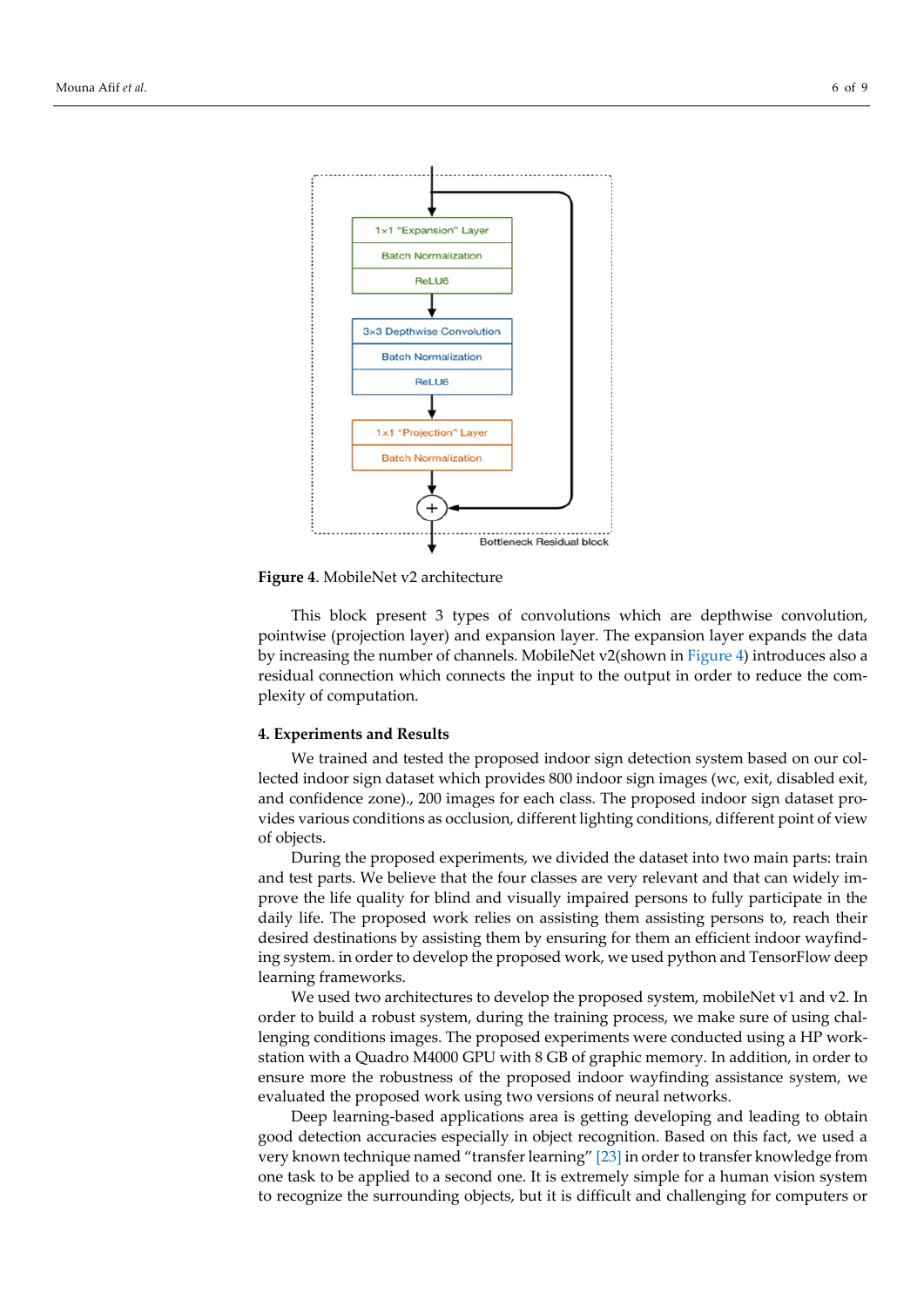impaired persons to recognize these objects with the same level of perception. As training a deep neural network from scratch is very time consuming and depend on a huge amount of memory storage, we used transfer learning technique to reduce the time consumption and the calculation complexity.

The following Table 1 provides all the experiments settings used for the two implementations conducted in our experiments. We note that images proposed in our dataset were isolated from their surroundings environments in order to be suitable for classification and recognition tasks.

| Training steps        | 4000 |
|-----------------------|------|
| Learning rate         | 0.01 |
| Training percentage   | 50%  |
| Testing percentage    | 30%  |
| Validation percentage | 20%  |
| Train Batch size      | 100  |
| Test batch size       |      |
| Validation batch size | 100  |

**Table 1.** Experiments settings

We address in this paper the problem of indoor assistance navigation for blind and sighted persons to ensure for them a safer navigation by detecting objects and obstacles. When training the two neural networks, we make sure to use various challenging images in order to ensure more robustness for the proposed developed system.

As first experiment, we trained and tested our proposed detection system at first time using MobileNet v1. The following table presents a per-class sign recognition rates.

| Input data      | Accuracy |
|-----------------|----------|
| Exit            | 99.7%    |
| Wc              | 99.8%    |
| Disabled exit   | 99.7%    |
| Confidence zone | 99.7%    |

**Table 2.** Per-class recognition rates when using MobileNet v1

We note that we obtained very useful results for indoor sign detection. We obtained 99.7% as an identification precision for the exit, disabled exit and the confidence zone classes and we obtained 99.8% for the wc rate. So, we obtained 99.72% as an average precision for the four indoor sign classes.

At a second time, we trained and tested the second indoor sign detection system using the second version of MobileNet family, MobileNet v2. The following Table 3 reports the obtained recognition rates obtained when using MobileNet v2 as a neural network.

**Table 3.** Per-class recognition rates when using MobileNet v2

| Input data      | Accuracy |
|-----------------|----------|
| Exit            | 99.8%    |
| Wc              | 99.9%    |
| Disabled exit   | 99.8%    |
| Confidence zone | 99.8%    |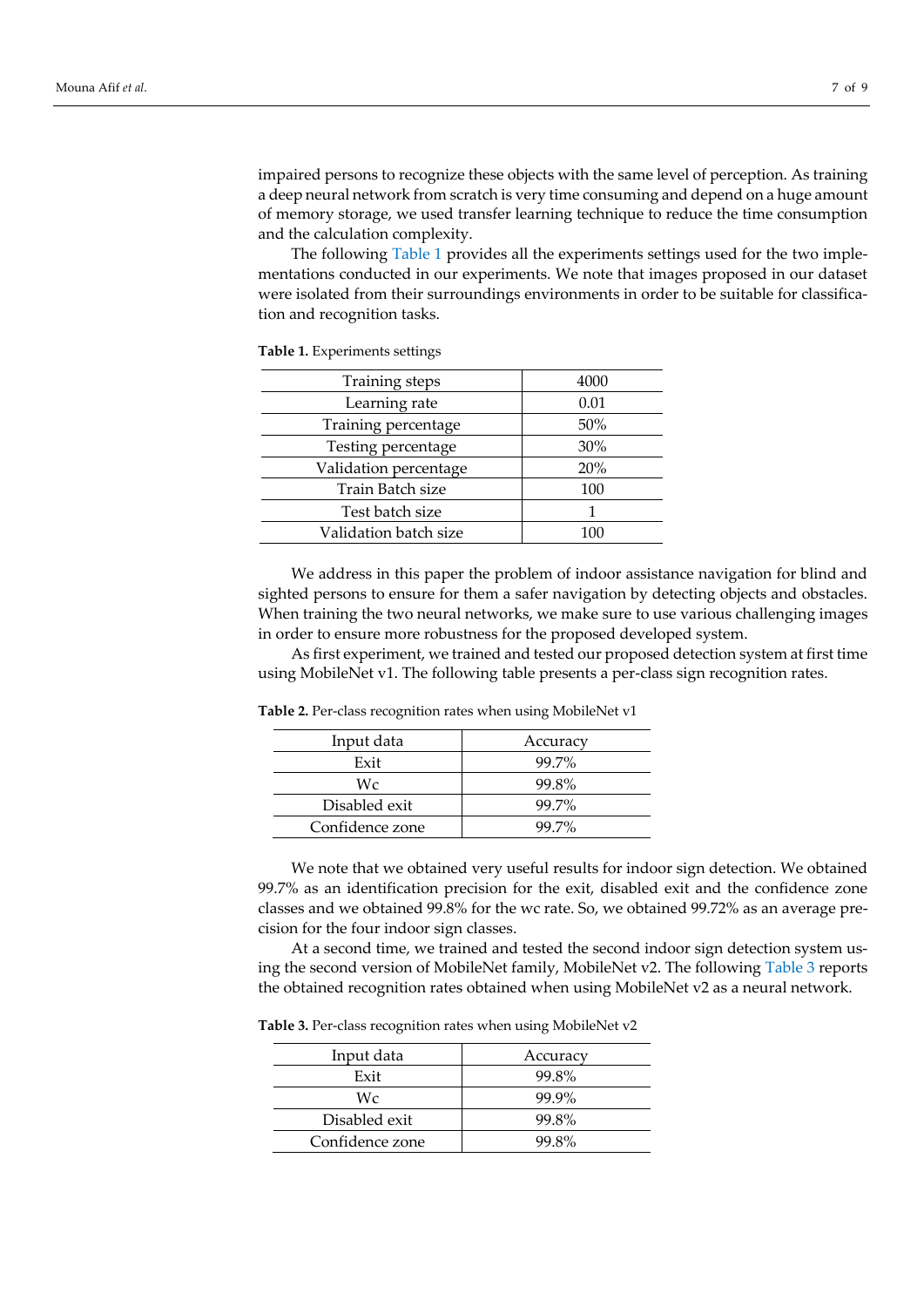As the table reports, we obtained very encouraging results in terms of recognition rate for all the signs classes. We obtained 98.82% as an average recognition rate for the four classes.

### **5. Conclusions**

We propose in this paper, a computer vision method based on deep learning algorithms which address the indoor signage detection and indoor wayfinding assistance for blind and visually impaired persons. The designed system can be applied for the industry 4.0 and internet of things IoT area. The proposed experiments were conducted using two lightweight convolutional neural networks MobileNet v1 and v2. We obtained very encouraging results in terms of recognition rate which can be included in internet of things in order to participate to develop a new application of industry 4.0 that can fully assist blind and sighted persons to more participate in the daily life.

As a future work, we propose to evaluate the proposed designed of things-based indoor sign recognition system in order to ensure the blind and the sighted persons use their life quality by exploring and understanding more their surrounding environments.

# **References**

- [1] NATH, Rajdeep Kumar, BAJPAI, Rajnish, et THAPLIYAL, Himanshu. IoT based indoor location detection system for smart home environment. In : 2018 IEEE International Conference on Consumer Electronics (ICCE). IEEE, 2018. p. 1-3.
- [2] SARAVANAN, M., KUMAR, P. Satheesh, et SHARMA, Amit. IoT Enabled Indoor Autonomous Mobile Robot using CNN and Q-Learning. In : 2019 IEEE International Conference on Industry 4.0, Artificial Intelligence, and Communications Technology (IAICT). IEEE, 2019. p. 7-13.
- [3] Who: Vision impairment and blindness.http://www.who.int/mediacentre/factsheets/fs282/en/. Accessed 8/12/2020
- [4] AFIF, Mouna, AYACHI, Riadh, PISSALOUX, Edwige, et al. Indoor objects detection and recognition for an ICT mobility assistance of visually impaired people. Multimedia Tools and Applications, 2020, vol. 79, no 41, p. 31645-31662.
- [5] AFIF, Mouna, AYACHI, Riadh, SAID, Yahia, et al. An evaluation of retinanet on indoor object detection for blind and visually impaired persons assistance navigation. Neural Processing Letters, 2020, p. 1-15.
- [6] AFIF, Mouna, AYACHI, Riadh, SAID, Yahia, et al. Deep Learning Based Application for Indoor Scene Recognition. Neural Processing Letters, 2020, p. 1-11.
- [7] AFIF, Mouna, SAID, Yahia, PISSALOUX, Edwige, et al. Recognizing signs and doors for Indoor Wayfinding for Blind and Visually Impaired Persons. In : 2020 5th International Conference on Advanced Technologies for Signal and Image Processing (ATSIP). IEEE, 2020. p. 1-4.
- [8] AFIF, Mouna, AYACHI, Riadh, SAID, Yahia, et al. Indoor image recognition and classification via deep convolutional neural network. In : International conference on the Sciences of Electronics, Technologies of Information and Telecommunications. Springer, Cham, 2018. p. 364-371.
- [9] RICHTSFELD, Andreas, MORWALD, Thomas, PRANKL, Johann, et al. Segmentation of unknown objects in indoor environments. In : 2012 IEEE/RSJ International Conference on Intelligent Robots and Systems. IEEE, 2012. p. 4791-4796.
- [10] MOCRII, Dragos, CHEN, Yuxiang, et MUSILEK, Petr. IoT-based smart homes: A review of system architecture, software, communications, privacy and security. Internet of Things, 2018, vol. 1, p. 81-98.
- [11] MIR, Mahmood Hussain et RAVINDRAN, D. Role of IoT in Smart City Applications: A. International Journal of Advanced Research in Computer Engineering & Technology (IJARCET), 2017, vol. 6, no 7.
- [12] LEE, Hwa. The internet of things and assistive technologies for people with disabilities: Applications, trends, and issues. In : Internet of things and advanced application in healthcare. IGI Global, 2017. p. 32-65.
- [13] ] KHAYYAM, Hamid, JAVADI, Bahman, JALILI, Mahdi, et al. Artificial Intelligence and Internet of Things for Autonomous Vehicles. In : Nonlinear Approaches in Engineering Applications. Springer, Cham, 2020. p. 39-68.
- [14] Hung M. Leading the IoT. Gartner Insights on How to Lead in a Connected World. [(accessed on 29 November 2020)];2017 Available online: https://www.gartner.com/imagesrv/books/iot/iotEbook\_digital.pdf.
- [15] NAGARAJ, Sushma, MUTHIYAN, Bhushan, RAVI, Swetha, et al. Edge-based street object detection. In : 2017 IEEE Smart-World, Ubiquitous Intelligence & Computing, Advanced & Trusted Computed, Scalable Computing & Communications, Cloud & Big Data Computing, Internet of People and Smart City Innovation (SmartWorld/SCALCOM/UIC/ATC/CBD-Com/IOP/SCI). IEEE, 2017. p. 1-4.
- [16] SHIT, Rathin Chandra, SHARMA, Suraj, PUTHAL, Deepak, et al. Location of Things (LoT): A review and taxonomy of sensors localization in IoT infrastructure. IEEE Communications Surveys & Tutorials, 2018, vol. 20, no 3, p. 2028-2061.
- [17] ZHANG, Hong, ZHANG, Zeyu, ZHANG, Lei, et al. Object tracking for a smart city using IoT and edge computing. Sensors, 2019, vol. 19, no 9, p. 1987.